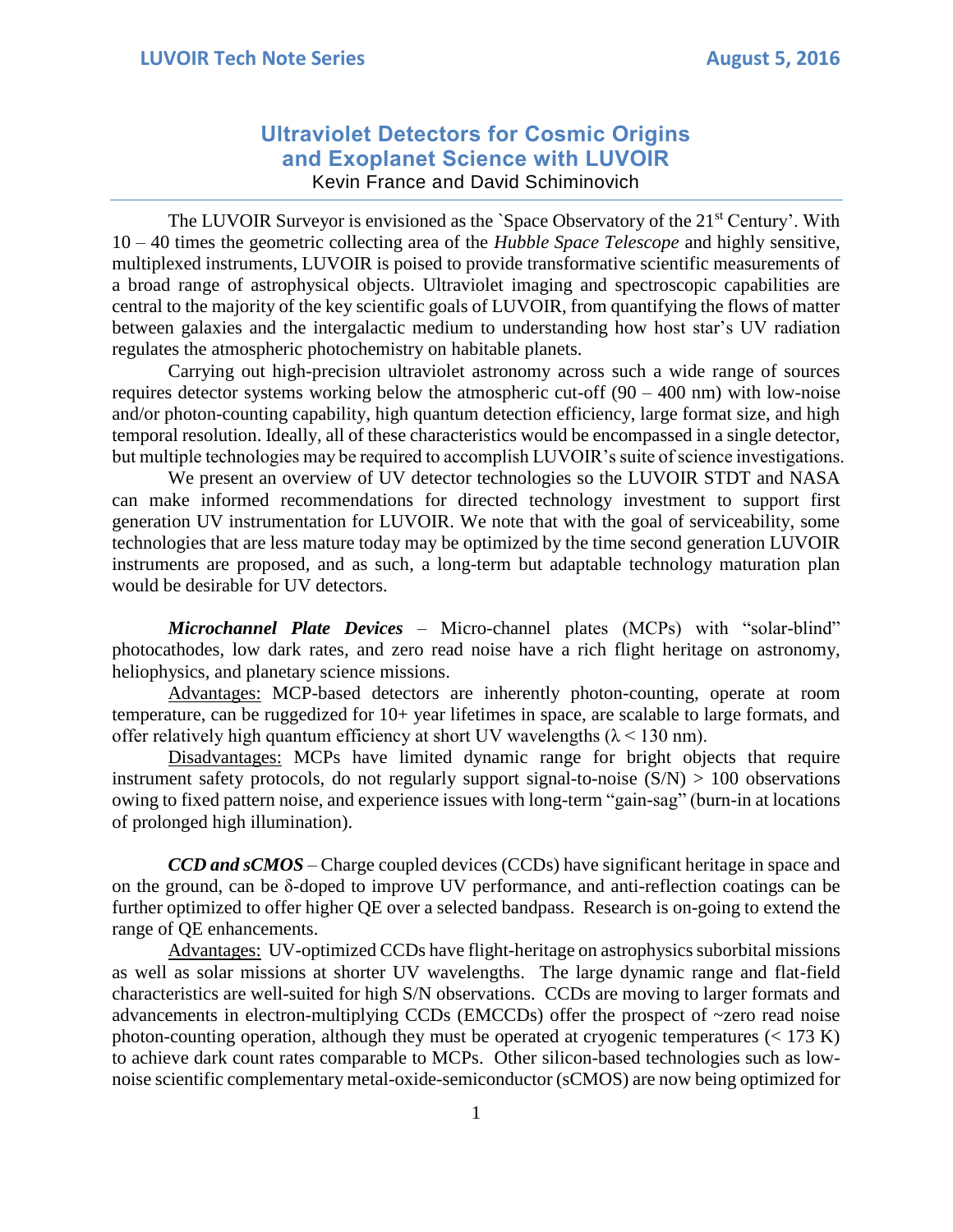the UV using similar processing techniques as those being used for CCDs.

Disadvantages: CCDs are not inherently "solar-blind", due to the low band-gap of silicon, so care must be taken to mitigate sensitivity to scattered visible-band radiation in UV applications. Testing / optimization of these devices for radiation hardness in an L2-like environment is also an active area of research. Initial results show good radiation tolerance, but this has yet to be demonstrated in a rigorous testing environment. sCMOS devices require similar investigation into radiation hardness and low-temperature operation.

*Advanced Concepts* – Less mature UV detector technologies, such as microwave kinetic inductance detectors (MKIDs), offer the possibility of energy resolution at the pixel level. Uncertainties in the scalability to significant pixel/spaxel counts and cryogenic operation currently limit the utility of these devices for LUVOIR, but these issues may be quantified and possibly overcome with additional technology investment.

*Challenges unique to UV –* Key technology challenges that remain unique to the UV involve boosting efficiency and reducing noise, along with several other issues linked to these goals:

Quantum Efficiency: UV sensitive detectors have quantum efficiencies at or below 20- 50% within the band, leading to the possibility that future technologies may provide factors of up to 2-5× improvement in overall UV sensitivity. Some UV sensor technologies have a comparable or higher QE in the visible, raising potential "red leak" issues that may require additional filtering. A related challenge is the low transmittance of UV band-pass filters, which limits options for efficient red-blocking or band selection.

Noise: The sky background is several magnitudes fainter in the UV than in the visible which presents both an opportunity and a challenge. The opportunity is the exploitation of a lowbackground window for the study of faint objects. For example, for broadband FUV observations, the sky background is 28.5 mag/sq. arcsec, or fewer than  $\sim$ 1 photon per resol for 10-30 min exposure times on a 10-m LUVOIR, even less for narrowband observations or spectroscopy. The challenge is that taking full advantage of this low background requires detectors that do not themselves limit faint observations, motivating low noise or photon-counting technologies, with read noise and/or dark current typically lower than required for standard broadband visible observations.

Dynamic Range: These same photon-counting detectors may also have limited dynamic range, particularly in the large formats required for LUVOIR, and is a challenge that needs to be addressed by all technologies being considered. A detailed comparison of the dynamic range performance for each of the leading detector technologies, given realistic instrumentation and observing programs would be a valuable exercise for the LUVOIR study.

Improving performance in these areas can significantly impact science return. The required exposure time to reach a given S/N for a particular target in a sky-background-limited observation scales as t ~ QE, and increases to t ~  $QE^2$  in the detector dark current-limited regime, motivating efficiency gains. Similarly, the required exposure times decrease linearly with improvement in dark current and/or read noise, down to the very low sky-background limit. No single technology leads performance in all three areas (efficiency, read noise and dark current), at this point the optimal UV detector is likely to be application or instrument-specific.